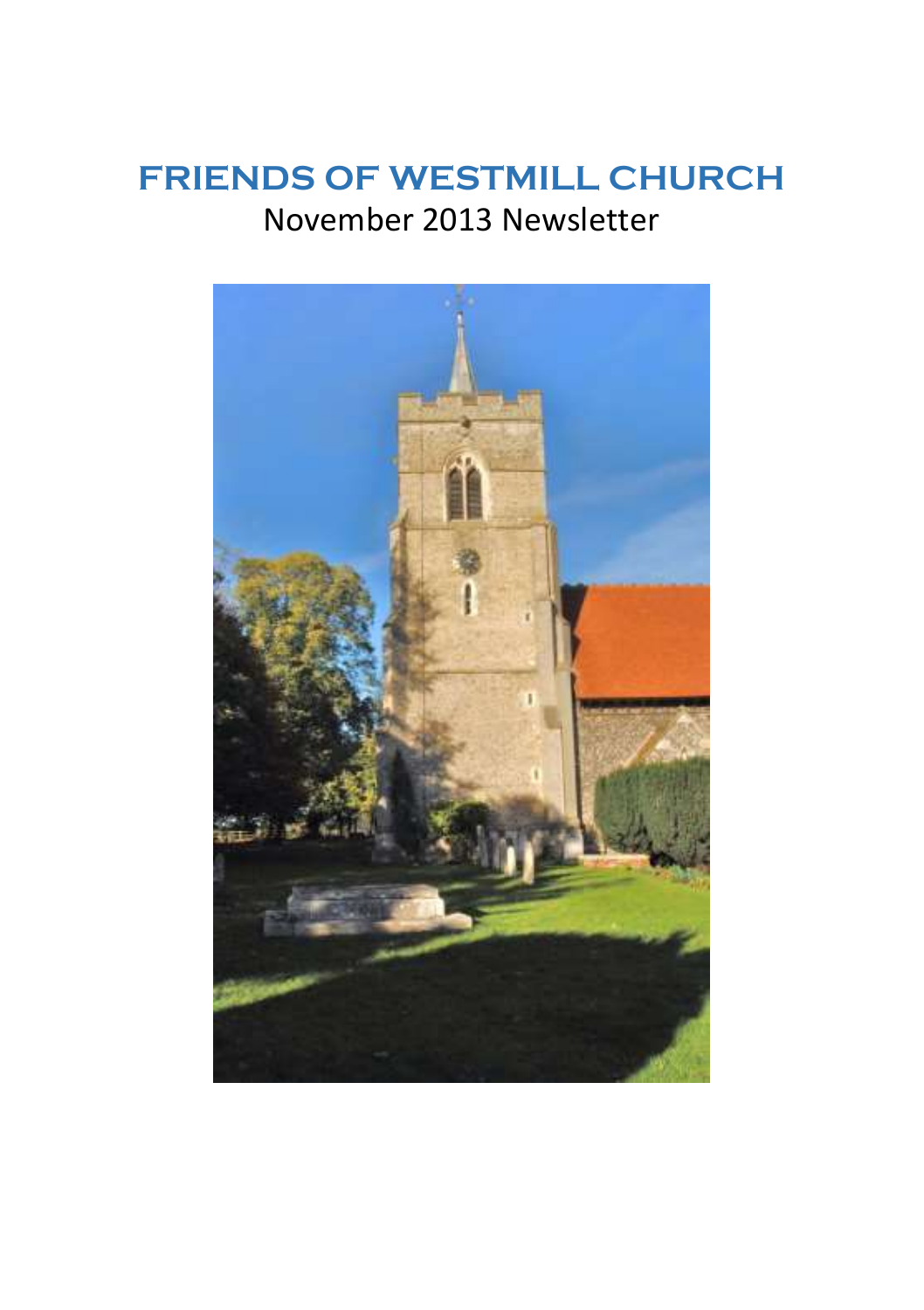**Newsletter update:**

**As you will have noticed the outside works on the Church are completed, churchyard tidied, and everything is looking very smart. The interior repair and decorative works are to start in the very near future once the scaffolding has been erected within the church, (this should be completed by the third week of November) and therefore this is why the church is closed and will remain so until the work is finished. The Churchwardens have informed me that they are dearly hoping that the church will be ready at Christmas.**

**We have had a quieter year as far as fund raising is concerned hopefully giving you all a rest and helping to replenish your wallets and purses. However should anyone have any inspired ideas for future fund raising for 2014 please let anyone on the Committee know, as the church will always need a steady flow of revenue. Many thanks to everyone who has contributed one way or another in helping us to raise the money to complete the works on St. Mary's – and what a great job has been done.**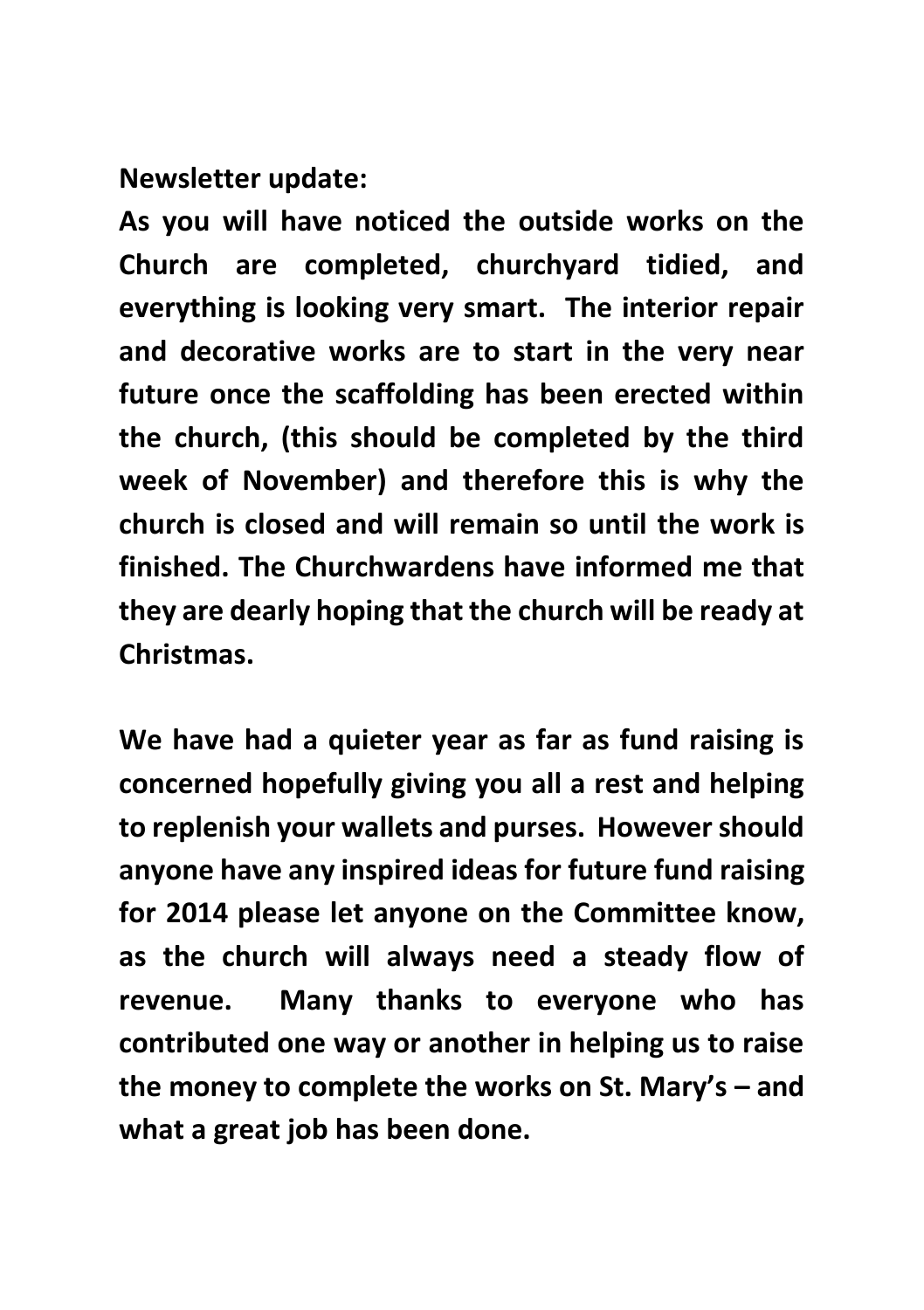## **VILLAGE LOTTERY**



**YOU'VE GOT TO BE IN IT TO WIN IT!** The Christmas draw will take place on Tuesday 3rd December: In the Sword in Hand and it will be a DOUBLE **PAYOUT** If you would like to purchase a number please ring either: Liz Holland (272181) or Jan James (272217)

# New Tiles on Church Roof

Friends of Westmill Church recently held a competition to guess the number of new tiles that were used to repair the Church roof. The actual number used was 20,097. The nearest guess to that number was 20,106 submitted by Paul Cousins from Hopfields House, Westmill. Paul wins the £50 prize which was kindly donated by John Waters (of Ware) our local bespoke cabinet maker. Thanks to all who supported this competition the funds raised (£220) will be going towards the cleaning and decorating charges for the entire interior of the Church.

Michael Thody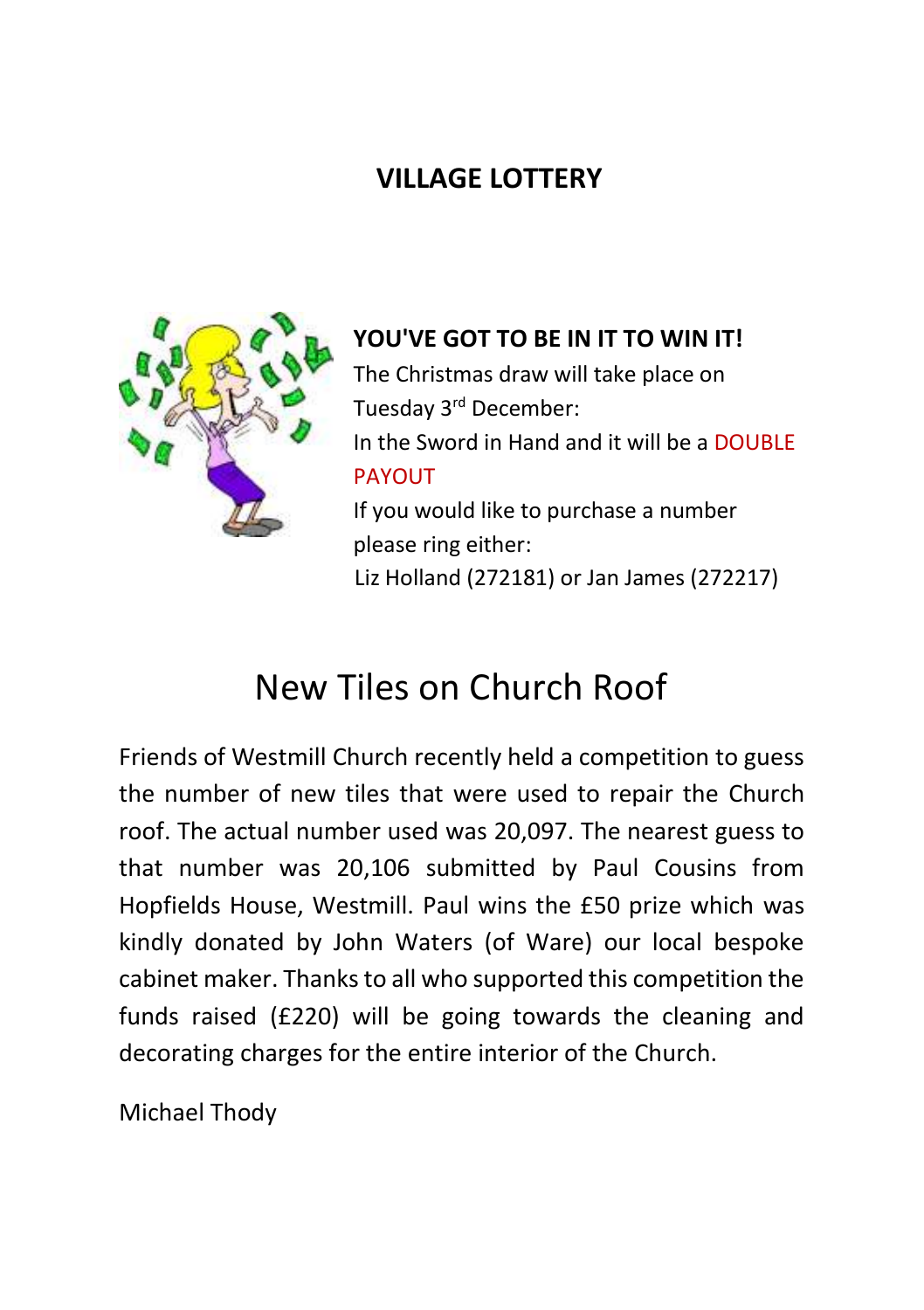# Westmill War Memorial

Westmill's war memorial is located within St. Mary's Church and it, along with most other memorials to the Great War, was paid for and erected by public subscription. As noted on the memorial itself, it



was dedicated in 1919 by friends and family of those who lost their lives.

The list of Westmill's war dead may seem quite short but in fact the tragic loss of 11 Westmill residents represents a considerable number when you think that the population recorded during the 1911 census only numbered 163 male inhabitants in total.

There has been some fascinating information uncovered during my research and I'm happy to say that I've put the details on the FOWC websit[e www.friendsofwestmillchurch.org.uk/remembrance.html.](http://www.friendsofwestmillchurch.org.uk/remembrance.html)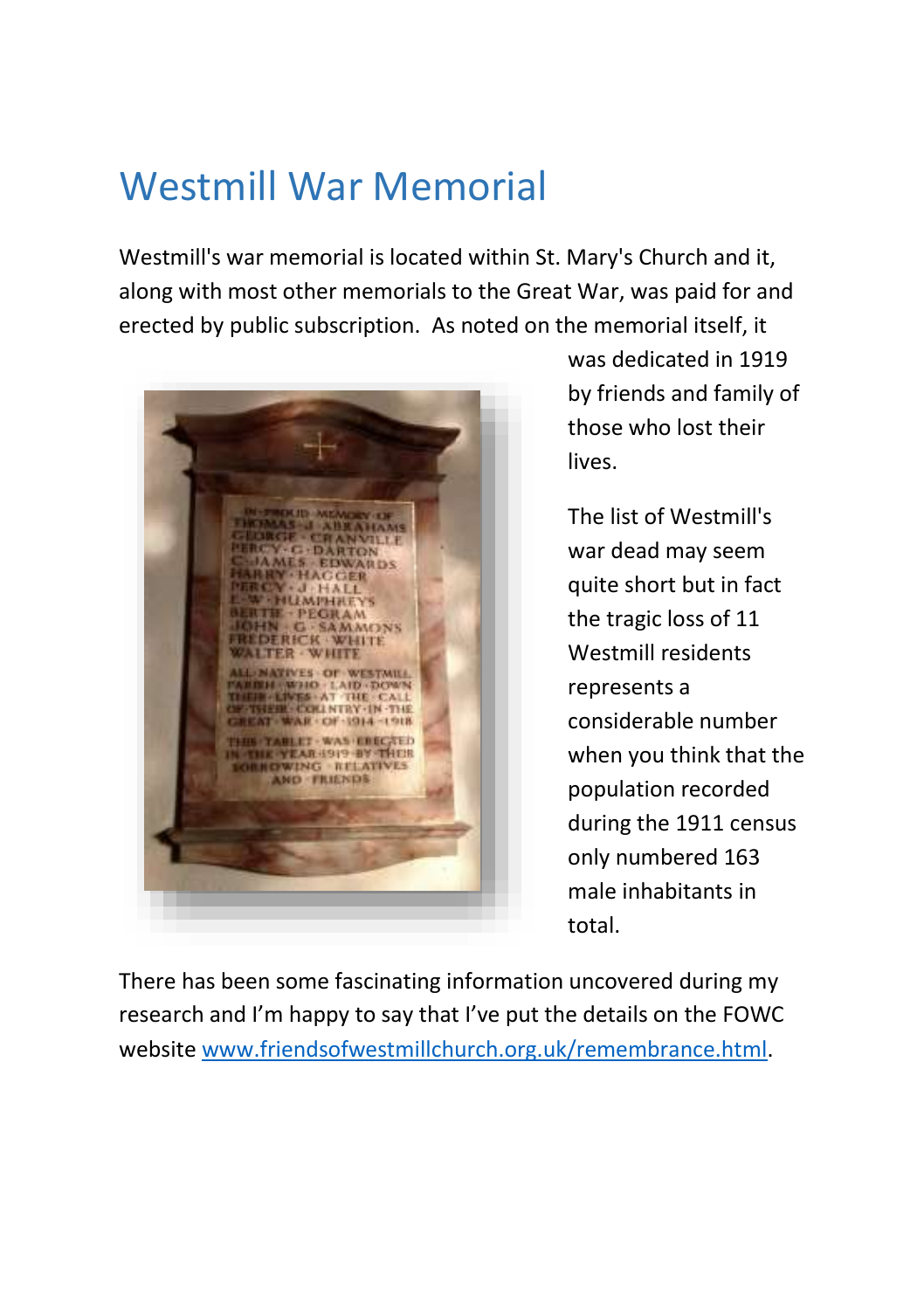Please take time to have a look and remember the people behind the names on the marble tablet.

If you can help fill in any additional details for the names listed on Westmill's roll of honour I'd really appreciate it if you could get in touch as it would provide a valuable resource for future generations.

As it stands there is one name that eludes me – E W Humphreys. As yet, I have not been able to find any trace of them as a Westmill resident in 1911 or having war service that in some way attributes them to Westmill so if there's anything you can do to put me on the right track, please let me know.

*'We will remember them'*

Nigel Leaney [webmaster@friendsofwestmillchurch.org.uk](mailto:webmaster@friendsofwestmillchurch.org.uk)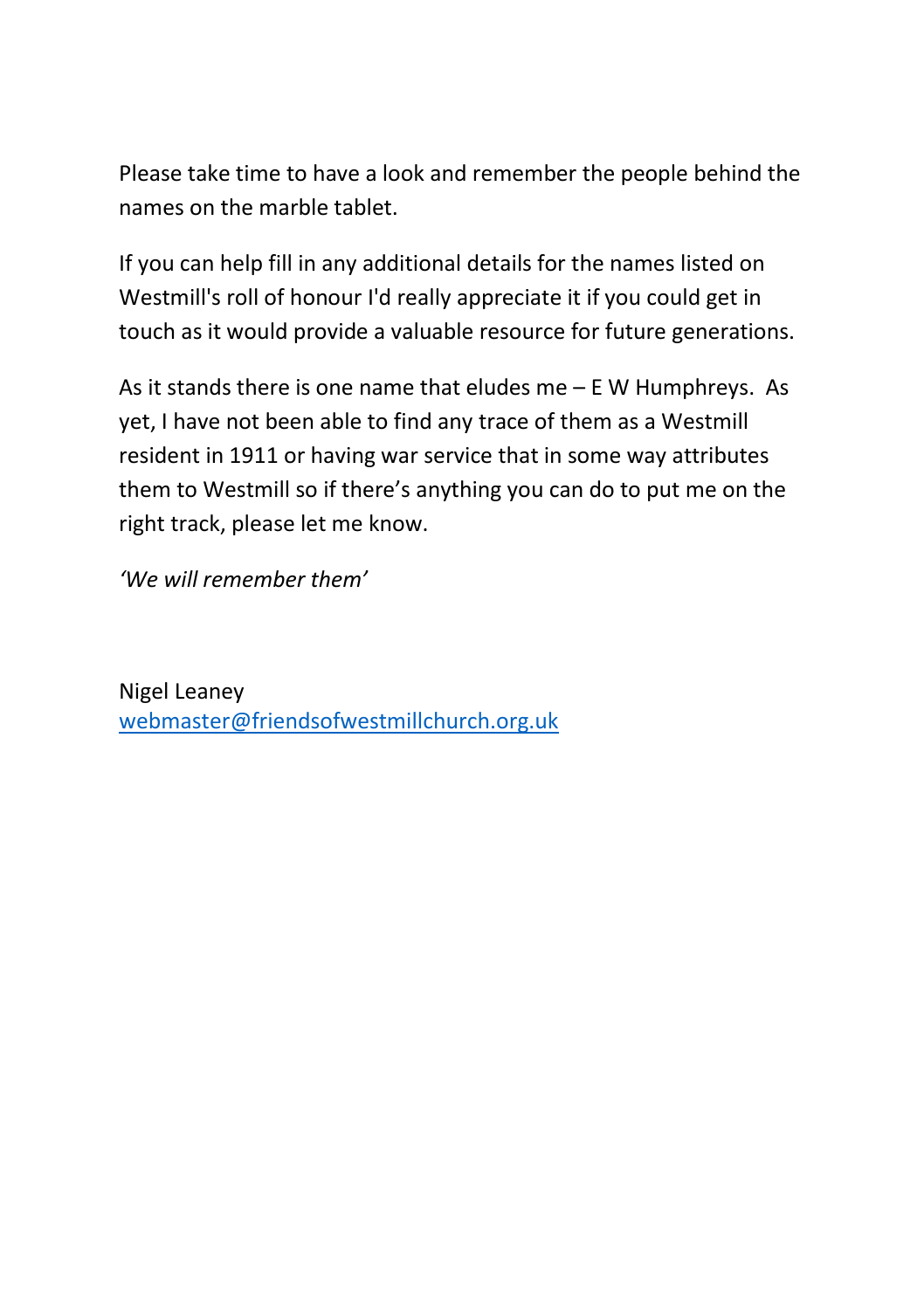### **SINGING FOR ST MARY'S CHURCH**

**I am hoping to get enough people together to sing Carols and Christmas songs to raise money for St. Mary's. The venue will be the Car Park at Pearce's Farm Shop and suggested date are on either or both of the Saturdays 14th and 23rd December - timing depending upon who is available and when.**

**If you are interested in singing or playing an instrument to accompany us please will you let me know - it would be a lovely fund raiser.** 

**The ever popular Carols on the Village Green is taking place on Monday 23rd December.** 

**For those who'd like to wrap up warm we are meeting at 5.00 p.m.** 



**on the Village Green and armed with torches and song sheets we'll sing our way round the village. You are very welcome to join us or If you'd like a carol sung outside your home please let me know. This is NOT A FUND RAISER so please don't offer money to send us away! Jan James 272217**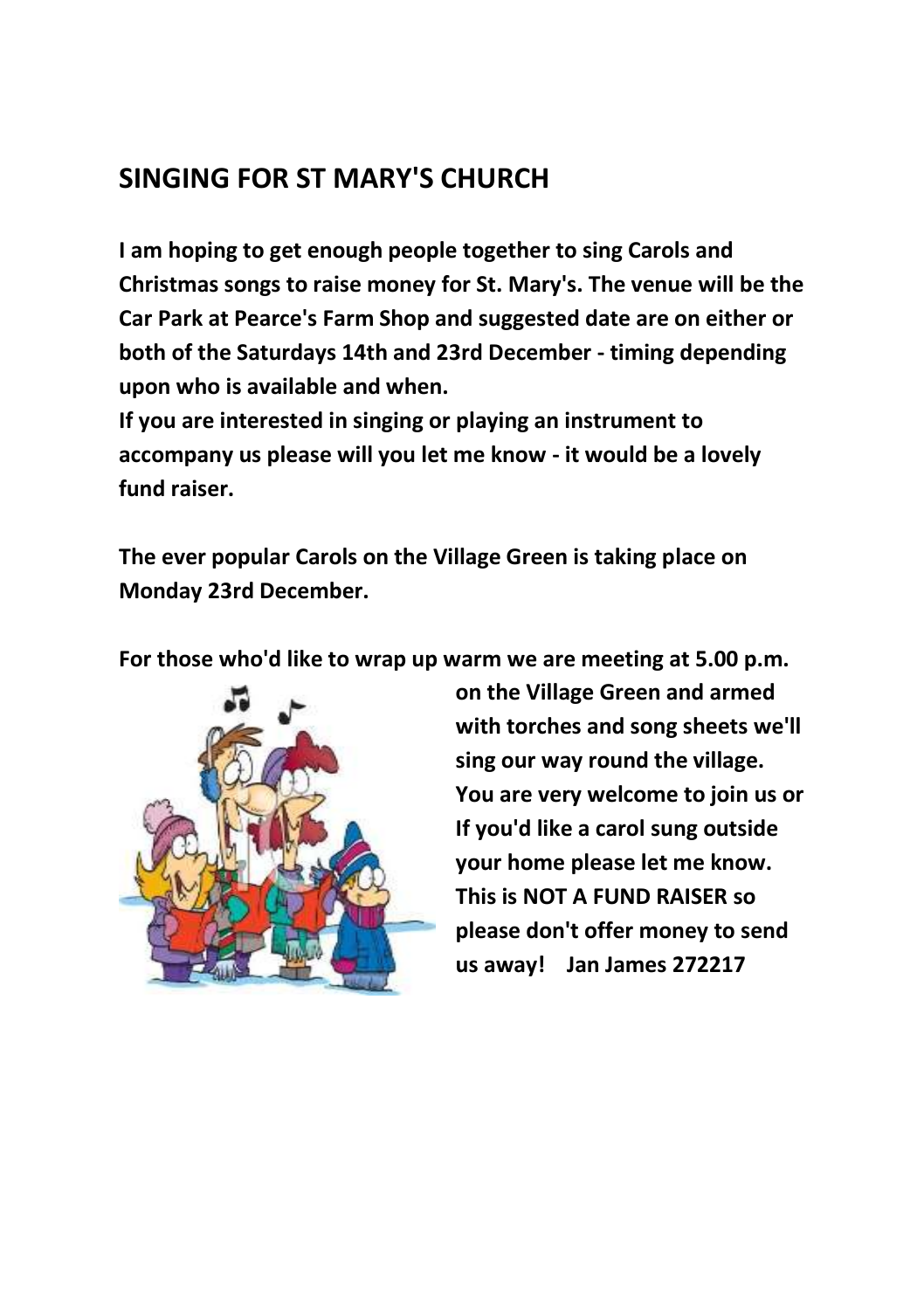#### **Church New Memorial Garden**

The FOWC have helped the Church Wardens with a cash contribution and labour to create a new Memorial Garden some 7sq. metres in area, at the East End of the Church.

The current area for the interment of ashes is almost full and a new area was required. The FOWC with the help of a number of villagers prepared the new area, relayed new turf and planted a surrounding box hedge

#### **Church Flower Bed Maintenance**

The FOWC have also undertaken to maintain the borders on either side of the Church path which had become overgrown with weeds. A monthly rota has been created and the results of the first month's efforts can now be seen after weeding and planting of new flowers & bulbs.

One or two more volunteers are still required to join the rota which consists of teams of 2 taking the responsibility for the maintenance of these borders on a monthly basis.

(If you are interested in helping please contact Winston Pickup)